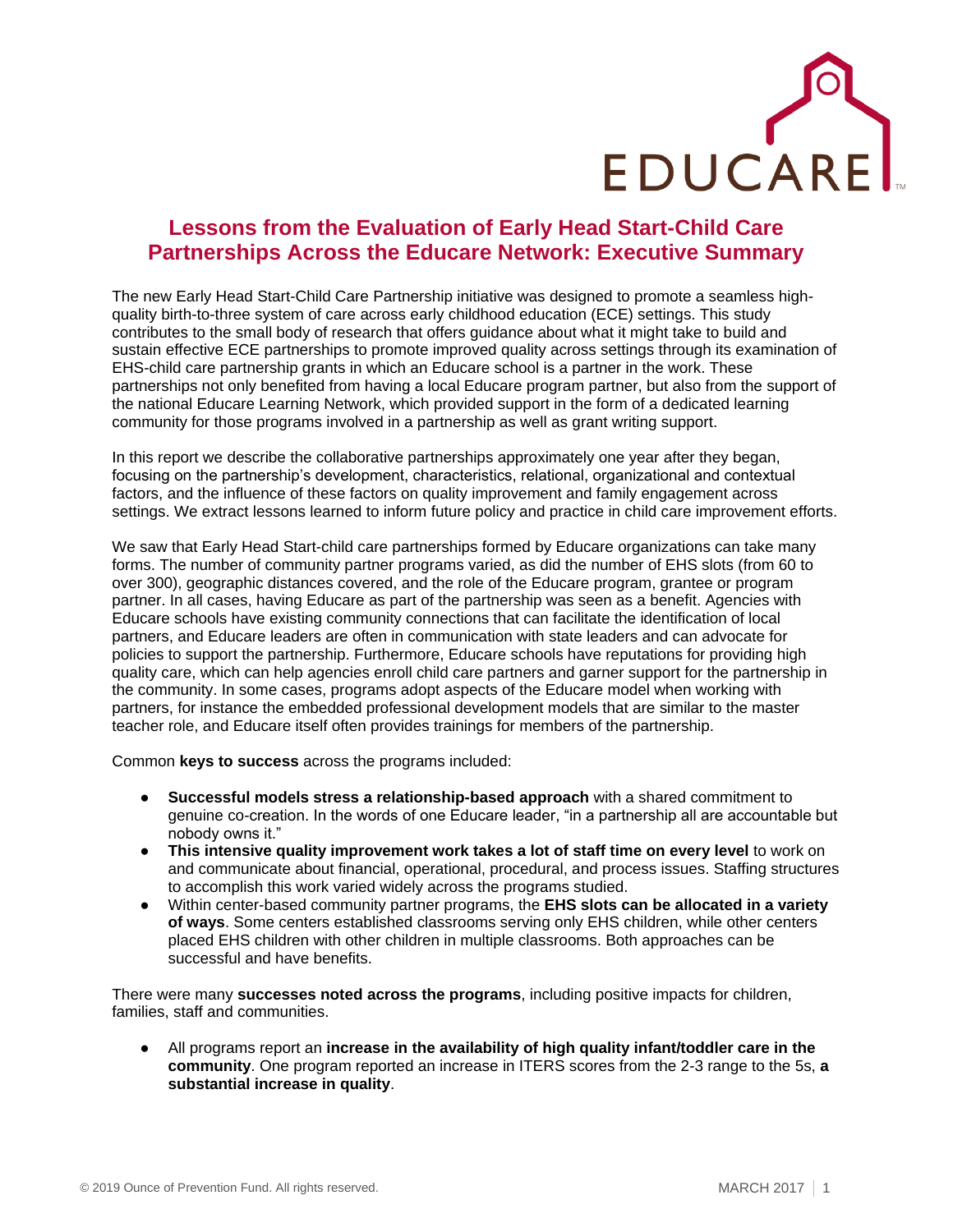

- While not always easy, programs were able to recruit community partners and families. All three partnership grants **reached or nearly reached full enrollment within one year**.
- **Staff are receiving education, training and embedded professional development (coaching) opportunities**. Across the nation, the partnership program is adding to the pool of qualified infant/toddler professionals.
- **Programs were able to reduce ratios in the community partner programs**. Programs found creative ways to make it economically feasible for partners to reach required ratios.
- Programs reported that the partnership efforts were resulting in **greater continuity of care for children and families.** In part, they credit the improved relationships with families and the additional supports provided, as well as the ability to continue to pay for a slot even if the family loses its child care subsidy.
- All programs describe **substantial improvements to their physical environment and available materials** for which they were very grateful.
- Community partners reported an **increase in intentional teaching practices and use of curriculum, knowledge of child development and assessment/observation**. Some programs reported that these practices were affecting *not only non-EHS children in classrooms, but also other classrooms in the settings, even preschool classrooms.*
- Programs provided **supports for parents and families** that had not been provided in the past. The provision of diapers and food to families was seen as having a huge effect on family wellbeing.
- Programs reported **benefits from provision of comprehensive services to families**, including family support and referrals when needed. In many programs, staff became more comfortable working with parents and addressing broader family issues, through home visits and increased communication. Again, it was reported that *in some cases this was spilling over to non-EHS children*.

## Across the Network, there were **common challenges faced in implementing the Head Start Program Performance Standards**.

- A common complaint we heard was that the **timeline for implementation is too short**.
- The EHS-child care partnership programs reported that **implementing the EHS-child care partnerships is challenging financially**, because of staffing needs and difficulty obtaining consistent child care subsidy funds.
- **Some programs struggled with enrollment**, finding families who are eligible for both EHS and subsidy.
- **Transitions** between infant/toddler rooms, from infant/toddler care to preschool rooms, and graduations into other programs have been a challenge.
- **Programs struggled to find qualified staff**, both teaching and coaching staff.
- Although one Educare leader said, "programs should not be rigid about how they implement the standards….there is flexibility," **most programs viewed the standards as inflexible, especially around issues of ratios and full-year services.**

State, local and agency contexts varied widely and are critical in determining the success of a partnership.

- **State policy context, especially policies related to subsidies, is critical to the success of EHS-child care partnerships**.
- While there were some notable success stories of collaboration with child welfare agencies, **the issues around subsidy continuity for this group of extremely vulnerable children varied across states**.
- **Geographic location has a big effect on the partnership**. In rural communities, providers are more isolated and communication can be made difficult by distance.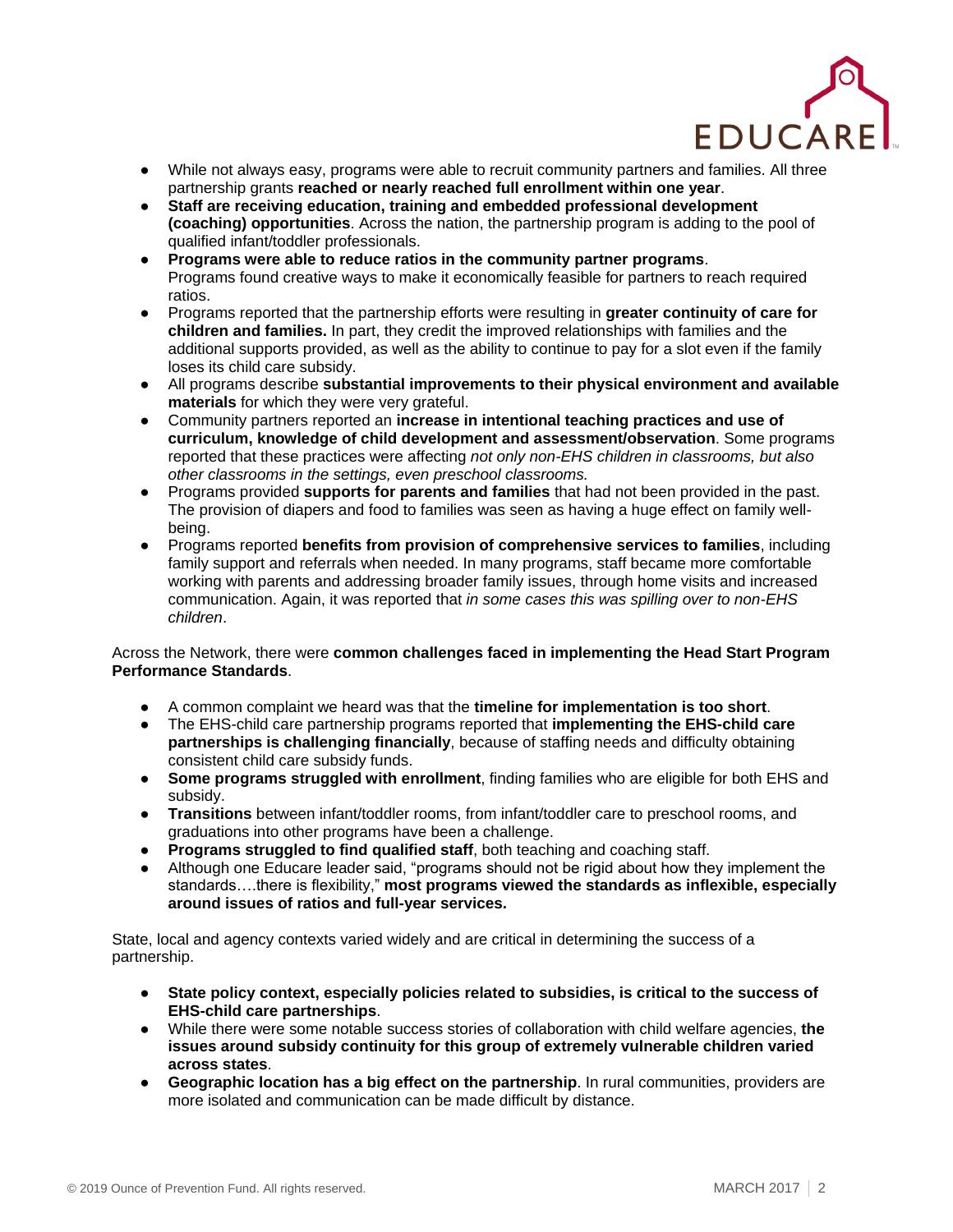

● **The grantee agency history with and commitment to partnerships is crucial**. Those organizations with past partnership experience and the resulting community reputation for fairness and trust, as well as existing relationships in the community had a much easier time locating and enrolling partners and successfully launching the program.

| <b>State</b> | <b>Educare Organization</b>                     | <b>Educare School</b>        |
|--------------|-------------------------------------------------|------------------------------|
| AZ           | SW Human Development                            | Educare Arizona              |
| CO           | <b>Clayton Early Learning</b>                   | <b>Educare Denver</b>        |
| FL.          | United Way Miami-Dade                           | Educare Miami-Dade           |
| GA           | <b>Sheltering Arms</b>                          | Educare Atlanta              |
| <b>KS</b>    | Project Eagle                                   | <b>Educare Kansas City</b>   |
| LA           | Kingsley House                                  | <b>Educare New Orleans</b>   |
| <b>ME</b>    | Kennebec Valley Community Action Program        | <b>Educare Central Maine</b> |
| MI           | Genesee Intermediate School District            | <b>Educare Flint</b>         |
| <b>NE</b>    | Educare Omaha                                   | Educare Omaha                |
| <b>NE</b>    | Winnebago                                       | Educare Winnebago            |
| OK           | <b>Sunbeam Family Services</b>                  | Educare Oklahoma City        |
| OK           | Educare Tulsa                                   | <b>Educare Tulsa</b>         |
| <b>WA</b>    | <b>Puget Sound Educational Service District</b> | <b>Educare Seattle</b>       |
| WI           | <b>Next Door Foundation</b>                     | <b>Educare Milwaukee</b>     |

## **Educare Network Organizations with EHS-CC Partnership Grants or Leads in Other Grants**

## **Messages to policy makers:**

- This is a very costly model, especially if cost per child is generated based on the number of slots per program. That is an underestimate of the number of children and families who are impacted by the program. Children in classrooms with EHS children benefit from the teacher professional development, and children in other classrooms may benefit in programs in which aspects of EHS are being implemented more broadly. Moreover, the cost per slot does not take into account the influence of the program on the broader community, for instance the training of a workforce that then goes on to work in other settings and in some cases, the addition of additional child care slots or programs. **Federal accounting should take into consideration these broader influences of the partnership programs to count all the children affected.**
- While the federal government has tried to ease the way for collaboration between child care and Head Start programs, **more needs to be done to coordinate EHS and child care funding in communities across the country**. More federal leadership is needed to encourage state and county child care subsidy agencies to support the partnerships. Federal leadership is also needed around coordination of ground rules affecting Early Head Start and child care partners so grantees don't struggle with different expectations around enrollment and subsidy. To date, we only have the perspectives of the EHS-child care grantees and partners. **More systematic research across the country is needed that also gets at the perspective of the state child care subsidy agency**. A deep look into the ways different states have crafted the subsidy arrangement and eligibility for the partnerships, together with the rule requirements for Head Start and the national EHS-child care partnership program, could inform the federal government in how to make improvements. It would be helpful to continue to explore how these different state situations affect partnerships in the long run. In the short run programs have been creative in finding solutions, but it is unclear if they will be sustainable in the long term.